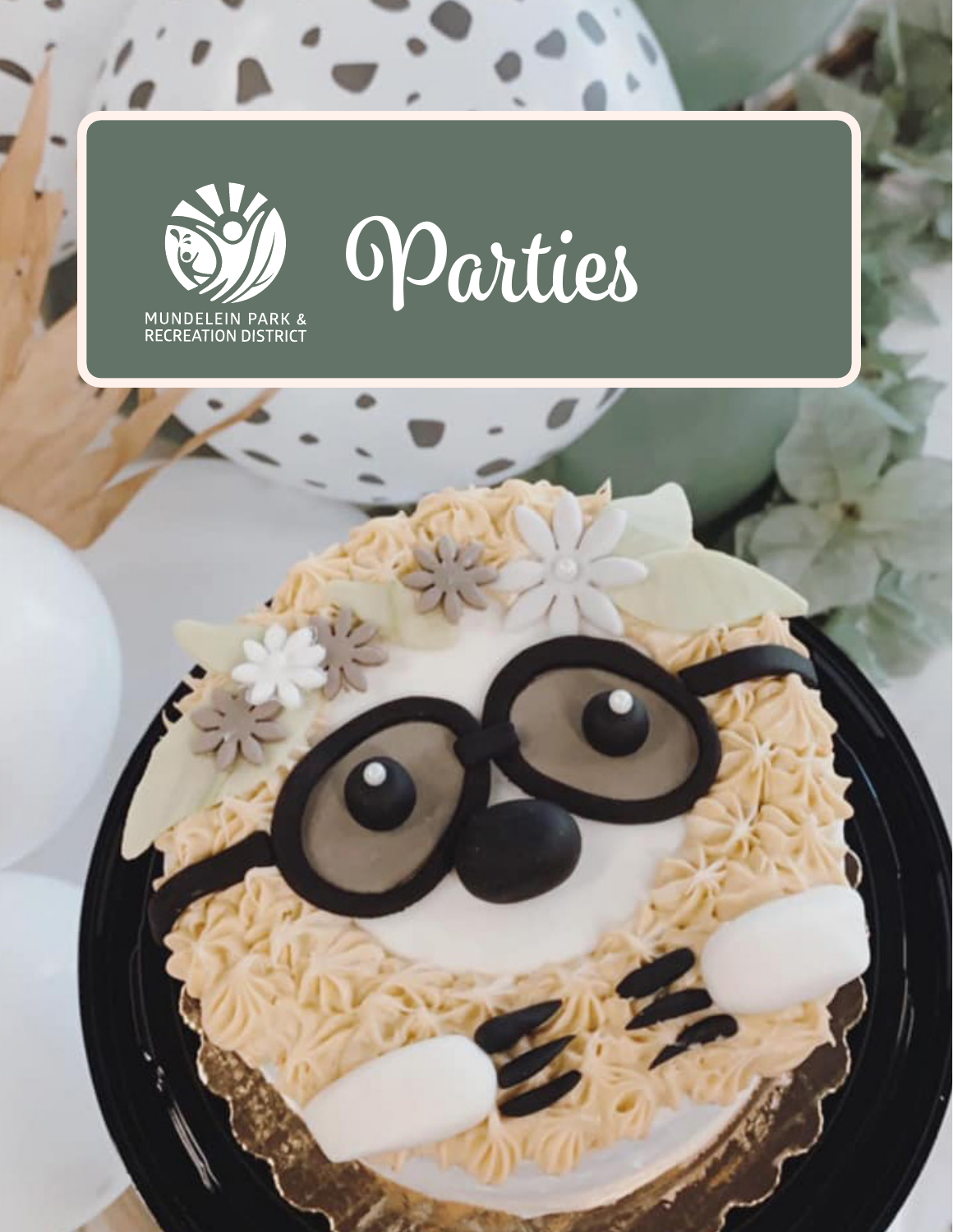# **Party Themes**

# **Cake Decorating (recommended for ages 6+)**

**Description:** You pick the theme for cake. Each child will decorate a 5 in 2-layer cake to take home.

**Available Times:** Fri 6–7:30 pm or Sa & Su 10–11:30 am

**Location:** Dunbar Recreation Center Kitchen

**Information:** Includes a cake for each child, a take home cake container, decorations for the cake, a party host to run the party, plates, cups, napkins, plastic forks, balloon display and music. *(Does not include invitations, food, drinks or cake to eat at the party.)*

### **Activities**

- **•** Color or Free Gym Play–15 minutes
- **•** Decorate Cake–45 minutes
- **•** Food–15 minutes
- **•** Sing & Cake–15 minutes

# **Teddy Bear Picnic (recommended for ages 4–8)**

**Description:** Each child will get to adopt their own mini teddy bear & decorate a daisy cupcake to take home.

**Available Times:** Sa & Su 10–11:30 am

**Location:** Dunbar Recreation Center Room 2

**Information:** Includes a small teddy bear for each child guest, cupcake for each child guest, take home cupcake container, all decorations for the cupcake, party host to run the party, plates, cups, napkins, plastic forks, balloon display, decorations & music. *(Does not include invitations, food, drinks or cake.*)

#### **Activity Itinerary**

- **•** 10:00–Color
- **•** 10:15–Musical Spaces & Freeze Dance
- **•** 10:30–Adopt Teddy Bear, Certificate & Bow for Teddy
- **•** 10:45–Decorate a Daisy Cupcake
- **•** 11:00–Food
- **•** 11:15–Sing & Cake
- **•** 11:30–End of Party

# **Magic Party (recommended for ages 5–11)**

| <b>Description:</b> Interactive magic show by | <b>Information:</b> Includes an interactive                                    | <b>Activity It</b>                |
|-----------------------------------------------|--------------------------------------------------------------------------------|-----------------------------------|
| Gary Kantor.                                  | magic show, party host to run the party,                                       | $\cdot$ 10:00-                    |
| Available Times: Sa & Su 10-11:30 am          | plates, cups, napkins, plastic forks,<br>balloon display, decorations & music. | $\cdot$ 10:15 –<br>$\cdot$ 11:00- |
| <b>Location: Dunbar Recreation Center</b>     | (Does not include invitations, food,<br>drinks or cake.)                       | $\cdot$ 11:15 - 9                 |
| Room 2                                        |                                                                                | $-11:30-$                         |

# **Carnival Circus (recommended for ages 4–7)**

**Description:** Classic carnival games & prizes. Bounce house & free play.

**Available Times:** Sa & Su 10–11:30 am

**Location:** Dunbar Recreation Center Kitchen and Gymnasium

**Information:** Includes a carnival party games, bounce house, party host to run the party, plates, cups, napkins, plastic forks, balloon display, decorations & music. *(Does not include invitations, food, drinks or cake.*)

### **Activity Itinerary Free Play**

- **Interactive Magic Show**
- **•** 11:00–Food
- **•** 11:15– Sing & Cake
- **•** 11:30– End of Party

#### **Activity Itinerary**

- **•** 10:00–Arm Paint
- **•** 10:15–Carnival Games, Tickets, Prizes & Bounce House
- **•** 10:45–Parachute Game
- **•** 11:00–Food
- **•** 11:15–Sing & Cake
- **•** 11:30–End of Party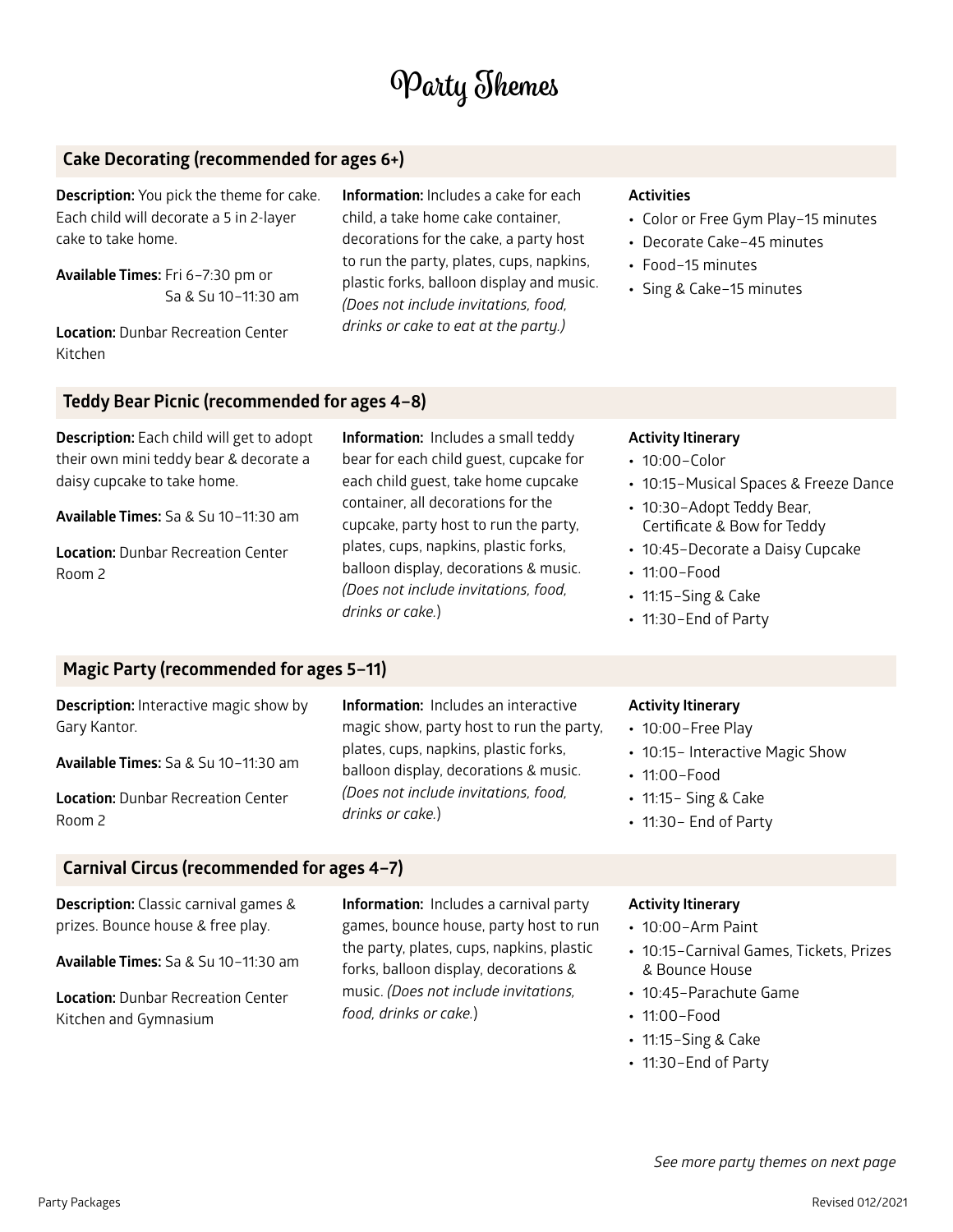# **Party Themes continued**

# **Pizza & Pajamas (recommended for ages 4–13)**

**Description:** Kids wear their favorite PJ's & can bring a blanket & pillow. Each child will get to make their own 5-inch pizza using a variety of toppings. Fun interactive games. You pick a movie for the giant movie projected on wall.

**Available Times:** Fri 6:30–8:30 pm

**Location:** Dunbar Recreation Center Kitchen and Room 2

**Information:** Includes a 5-in pizza per child guest, variety pizza toppings, party host to run the party, plates, cups, napkins, plastic forks, balloon display, decorations & music. (*Does not include: Invitations, drinks or cake.)* 

### **Activities**

- **•** 6:30–Make Pizza
- **•** 6:45–Bake & Game
- **•** 7:00–Eat, Movie & Activity Booklets
- **•** 8:30–End of Party

# **Pancakes & Pajamas (recommended for ages 4–13)**

**Description:** Kids wear their favorite PJ's & can bring a blanket & pillow. Each child will get to make their own pancakes using a variety of toppings. Fun interactive games. You pick a movie for the giant movie projected on wall.

**Available Times:** Fri 6:30–8:30 pm

**Location:** Dunbar Recreation Center Kitchen and Room 2

**Information:** Includes a two medium pancakes per child, variety of pancake toppings, party host to run the party, plates, cups, napkins, plastic forks, balloon display, decorations & music. *(Does not include: Invitations, drinks or cake.)*

### **Activity Itinerary**

- **•** 6:30–Game
- **•** 6:45–Pancake Bar
- **•** 7:00–Eat, Movie & Activity Booklets
- **•** 8:30–End of Party

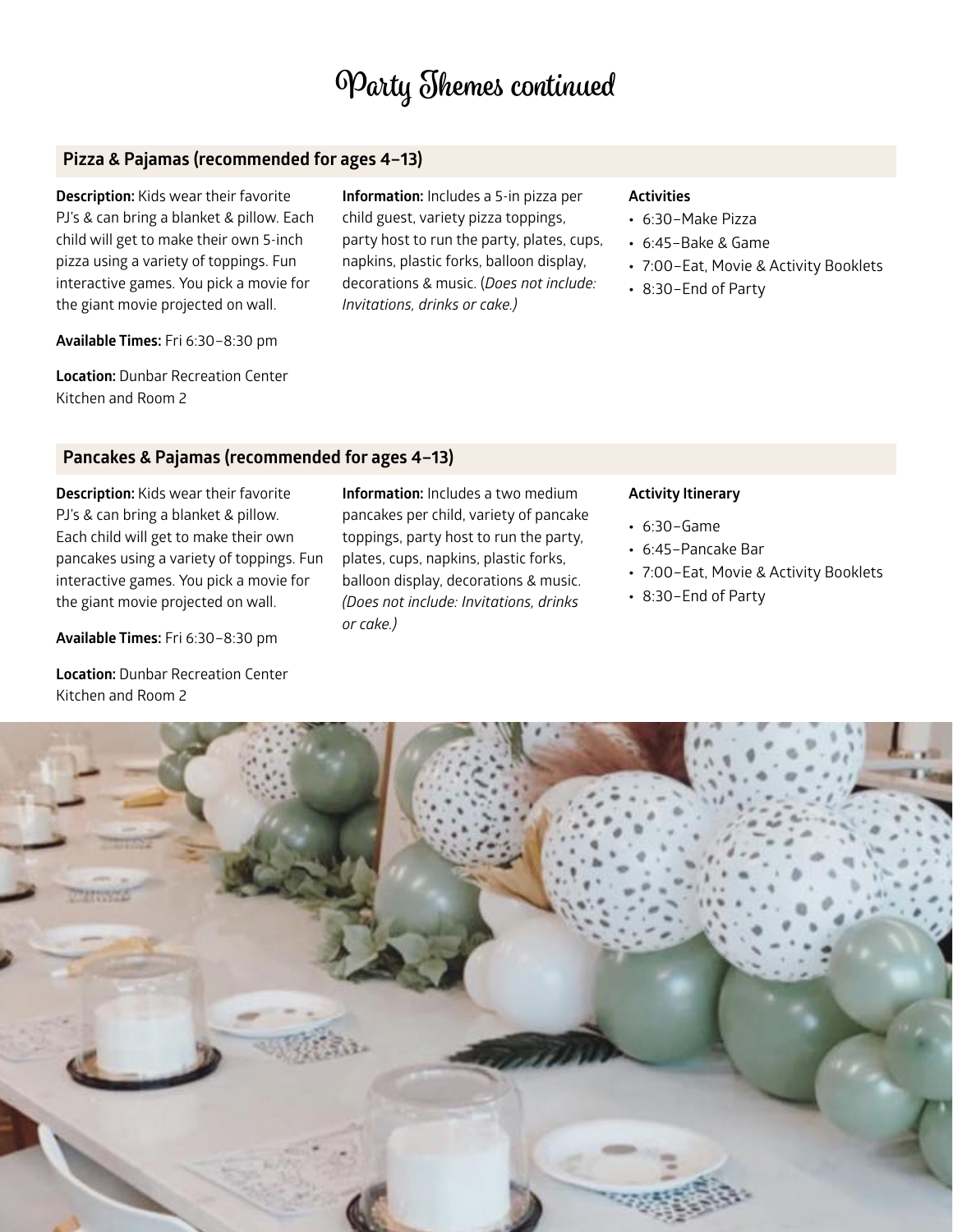

| OFFICE USE ONLY                                                                                                                                                                                                                |  |
|--------------------------------------------------------------------------------------------------------------------------------------------------------------------------------------------------------------------------------|--|
| Date/Time Received: with the control of the control of the control of the control of the control of the control of the control of the control of the control of the control of the control of the control of the control of th |  |
|                                                                                                                                                                                                                                |  |
| Permit Number: <u>____________________________</u>                                                                                                                                                                             |  |
| Routed To: and the contract of the contract of the contract of the contract of the contract of the contract of                                                                                                                 |  |
|                                                                                                                                                                                                                                |  |
|                                                                                                                                                                                                                                |  |

# **PARTY PACKAGES**

| Party Theme: <u>contract the contract of the contract of the contract of the contract of the contract of the contract of the contract of the contract of the contract of the contract of the contract of the contract of the con</u> |  |  |
|--------------------------------------------------------------------------------------------------------------------------------------------------------------------------------------------------------------------------------------|--|--|
| If you choose Cake Decorating, please list the theme cake you'd like:<br>Same success the content of the content of the theme cake you'd like:<br>The content of the content of the content of the content of the content of the c   |  |  |
| If you choose Pancakes & Pajamas or Pizza & Pajamas, what movie would you like? (Movie must be approved): _____________________________                                                                                              |  |  |

#### **PARTY RULES & PROCEDURES**

 $\overline{a}$ 

- **•** Email [kschillaci@mundeleinparks.org](mailto:kschillaci%40mundeleinparks.org?subject=parties) to see available party dates. Must book at least 2 weeks in advance
- **•** 15 child guests maximum. No exceptions. Birthday child & siblings participating in party are included in the 15.
- **•** Parents of child guests must drop-off/pick-up. Parents of the birthday child must stay for the party.
- **•** Email [kschillaci@mundeleinparks.org](mailto:kschillaci%40mundeleinparks.org?subject=parties) on the **Wednesday before your party** with the total of RSVP's.
- **• Party location:** Dunbar Recreation Center, 888 Dunbar Rd., Mundelein.
- **•** Party invitations are not included.
- **•** Once we approve your registration form and payment is made, a confirmation email will be sent.
- **•** On the day of the party you may arrive up to 20 minutes before party before guests arrive.
- **•** Party Host(s) will set up, run and clean up party. You will only need to clean up anything you brought.
- **•** \$300 must be paid in full to reserve your party. No extra fees will be applied. Please fill out the payment information on the last page or write "call for credit card info". Please send forms to [kschillaci@mundeleinparks.org](mailto:kschillaci%40mundeleinparks.org?subject=parties) or drop off at the customer service desk at Mundelein Community Center, 1401 N. Midlothian Rd Mundelein, IL. If you do not wish to list your credit card information, you can also pay in person.

| <b>OFFICE USE ONLY</b> |  |  |  |
|------------------------|--|--|--|
|                        |  |  |  |
|                        |  |  |  |
|                        |  |  |  |